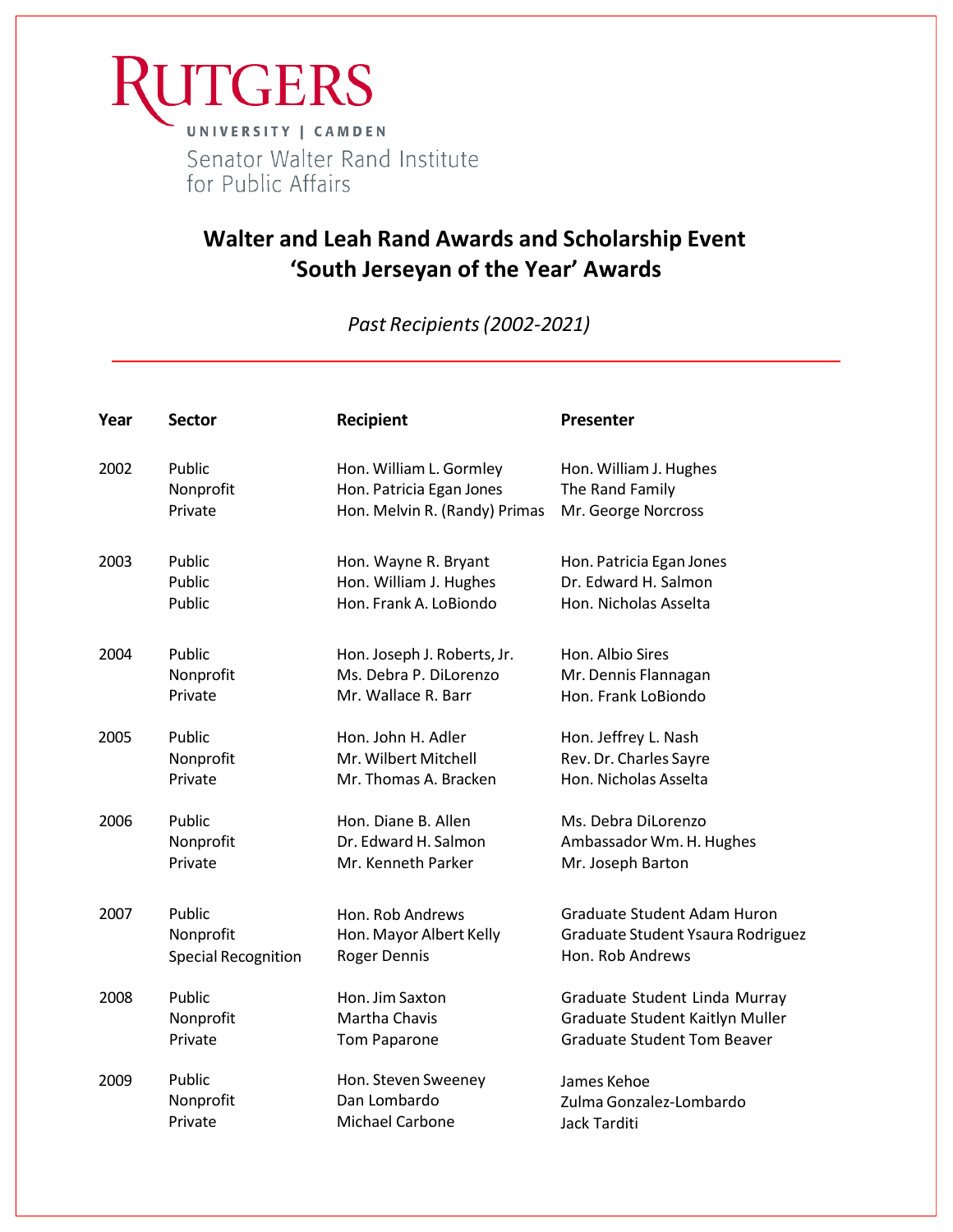## **JTGERS** UNIVERSITY | CAMDEN Senator Walter Rand Institute for Public Affairs

2010 Public Nonprofit Private Hon. Jeffrey Nash Angela Estes Steve Cordasco Hon. Donald Norcross Ruth London Vincent Sarrubi 2011 Public Nonprofit Private Hon. Lee Solomon Michael Moynihan Jeffrey Brown Jim Lynch Hon. Donald Norcross Dr. Wendell Pritchett 2012 Public Nonprofit Private Special Recognition Hon. Francis Orlando Susan Bass Levin Frank Messina Hon. Charles Rand A Close Friend Patricia Egan Jones Jack Tarditi Jordan Rand 2013 Public Nonprofit Private Senator Donald Norcross Bruce Main Gerald B. Shreiber Michael Moynihan Leonard Schoponhove Congressman Robert Andrews 2014 Public Nonprofit Nonprofit Hon. Theodore Z.Davis Jill Michal John DiAngelo Theodore Davis, Jr. Mindy Holman Carolyn Heckman 2015 Public **Nonprofit** Private Hon. Louis Cappelli, Jr. Thomas Isekenegbe, Ph.D. J. Mark Baiada Gov. James Florio Sue Anne Perry Ann Baiada 2016 Public Nonprofit Private Hon. Louis Greenwald Donna Bennett Denise Morrison Hon. Patricia Egan Jones Michael Testa, Jr. Esquire Lt. Gov. Kim Guadagno 2017 Public Nonprofit Private Hon. Joseph Derella Jennifer Hanson Kris Singh, Ph.D. Dr. Edward Salmon Roger Hanson Thomas Marcille 2018 Public Nonprofit Private Hon. Gov. James J. Florio Dr. Robin Weinstein Jack Tarditi Hon. Daniel Dalton Hon. Mayor Albert Kelly James Kehoe 2019 Public Nonprofit Private Hon. Nilsa Cruz-Pérez Mario& Gisele DiNatale The Ravitz Family Hon. Patricia Egan Jones Robert Curley Robert Curley